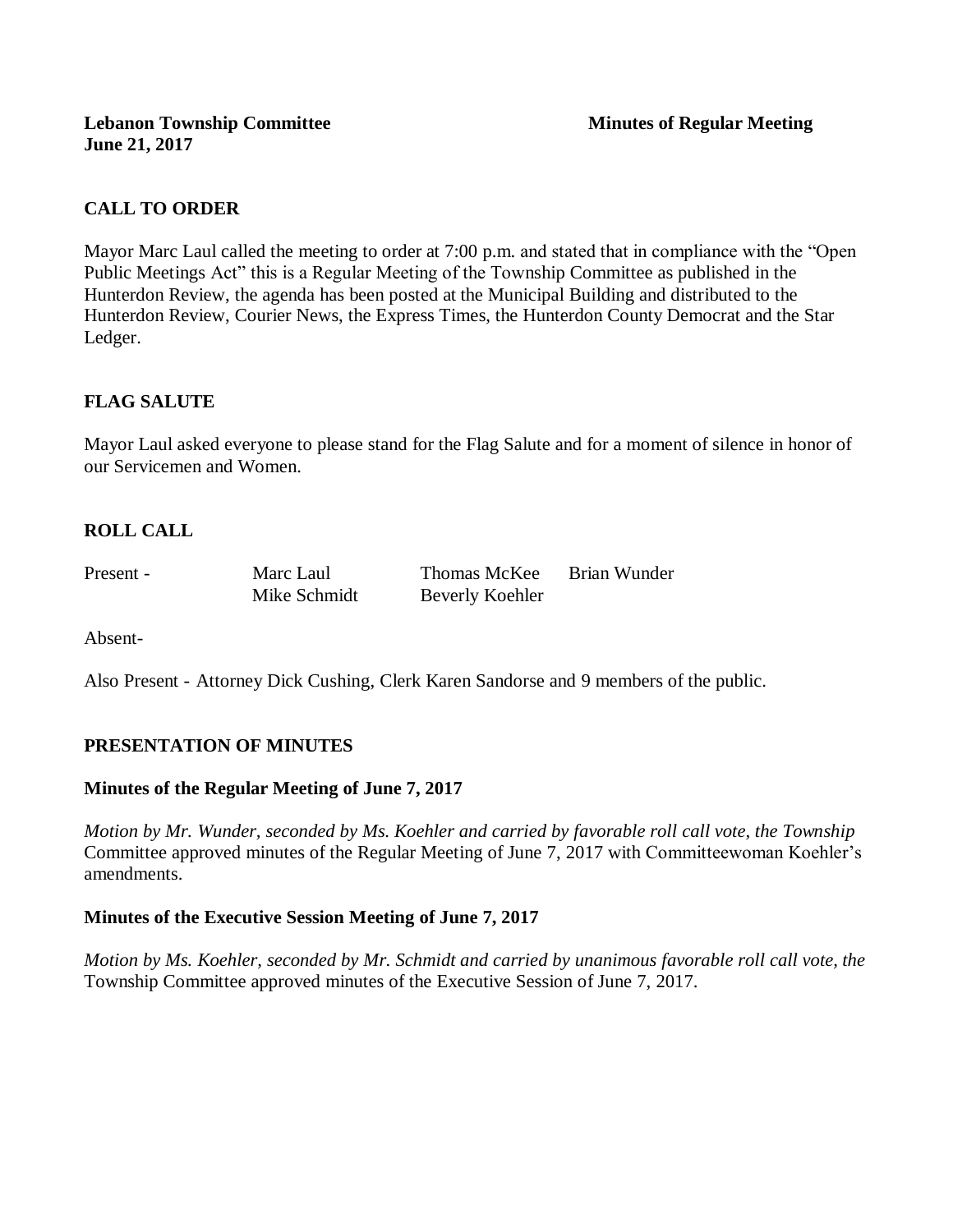LTCM 06/21/2017 Page 2 of 13

### **PUBLIC COMMENTS – for agenda items only.**

*Motion by Mr. Wunder, seconded by Mr. Schmidt and carried by unanimous favorable roll call vote, the* Township Committee opened the public comment portion of the meeting.

Ms. Gail Glashoff, Shop Steward for the CWA Local 1040, stated that she noticed on the posted agenda that the Committee will be considering an agreement, with a candidate, for Tax Assessment in the Township. Ms. Glashoff stated that she submitted an OPRA request to obtain a copy of the agreement but has not received it. Ms. Glashoff reminded the Committee that, under the conditions in the CWA Contract, for anyone who works under 20 hours per week, they are not eligible for prorated time off, etc. Ms. Glashoff stated that she is aware that, years ago, the Committee provided such benefits to certain employees who were not entitled. The Union was not aware of this, at the time, and when the Committee tried to correct it, the prorated time was taken from the employees. The Township then became embroiled in a lawsuit. The employee was granted the benefits in the end. Ms. Glashoff asked if the candidate is aware that the position is covered by the Union contract. Mayor Laul stated that he believes that she does.

Ms. Glashoff read aloud, CWA Local 1040 Senior Staff Representative Robert Yaeger's, June 17, 2017 correspondence, which was addressed to the Clerk. The letter reminded the Township Committee that the Tax Assessor's position is represented by the Union and that the Union intends to continue representing the position pursuant to PERC certification.

Ms. Glashoff stated that the last time the Committee hired someone she wrote a letter asking for the contract to be followed, which it was, and the employee was hired without prorated time off. Ms. Glashoff told the Committee that if they want the CWA to follow the contract, they must also.

Attorney Cushing asked Ms. Glashoff if there is a reason why the Union would not want the new Assessor to receive vacation time, other than them wanting the Committee to follow the contract. Ms. Glashoff stated that employees who work under 20 hours per week are not eligible for paid time off in the contract and the Union would like the contract to be followed.

Mayor Laul stated that the Committee did receive the draft agreement but has not had the time to review it.

*Motion by Mr. Wunder, seconded by Mr. McKee and carried by unanimous favorable roll call vote, the* Township Committee closed the public comment portion of the meeting.

## **ORDINANCE**

## **Public Hearing**

*Motion by Mr. Wunder, seconded by Mr. Schmidt and carried by unanimous favorable roll call vote, the* public hearing for Ordinance No. 2017-03 was opened.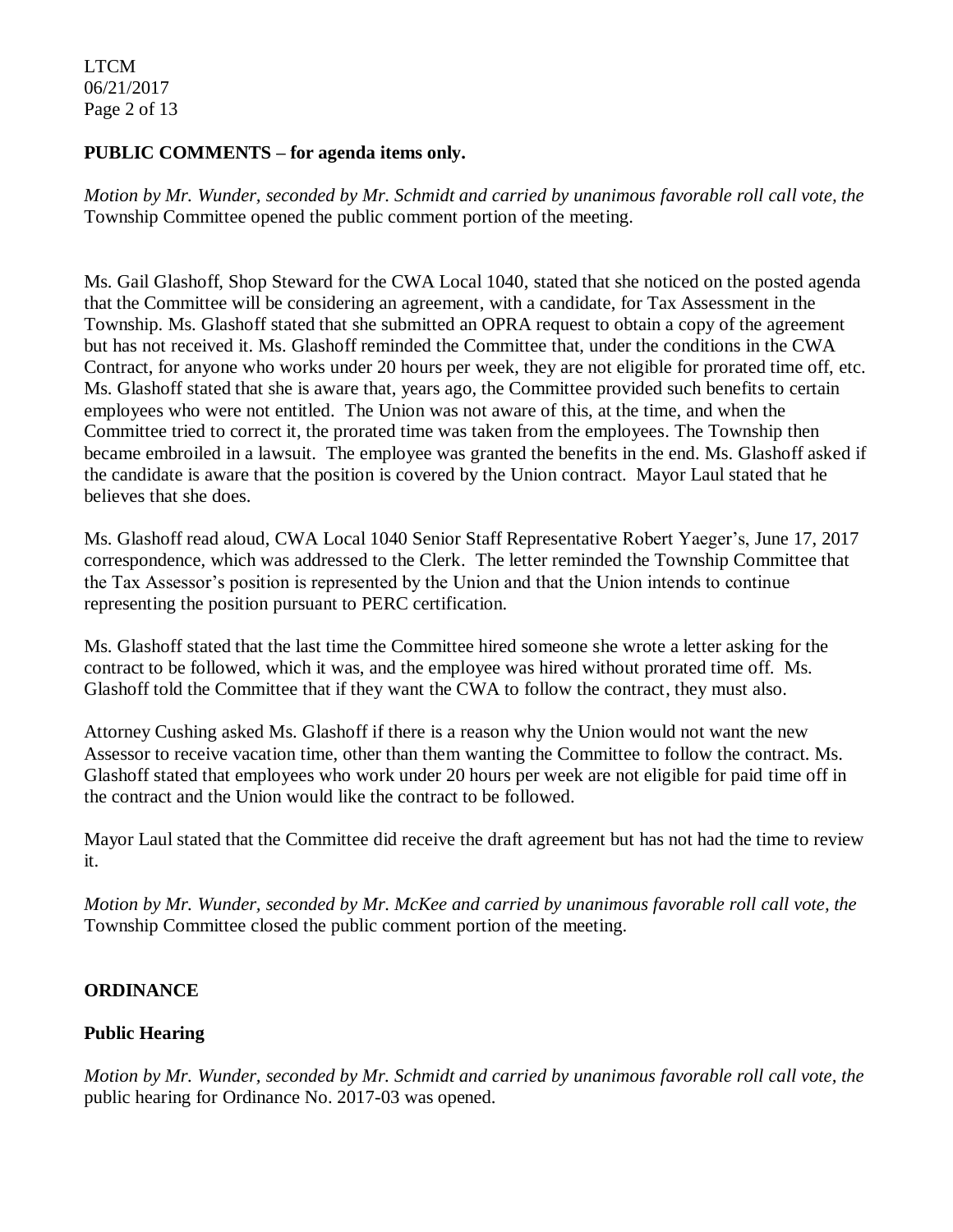LTCM 06/21/2017 Page 3 of 13

There were no comments from the public*.*

*Motion by Mr. Wunder, seconded by Ms. Koehler and carried by unanimous favorable roll call vote, the* public hearing for Ordinance No. 2017-03 was closed.

*Motion by Ms. Koehler, seconded by Mr. Schmidt and carried by unanimous favorable roll call vote, the* Township Committee adopted Ordinance No. 2017-03 as written below.

### TOWNSHIP OF LEBANON COUNTY OF HUNTERDON ORDINANCE NO. 2017-03 AN ORDINANCE AMENDING AND SUPPLEMENTING CHAPTER 125, ARTICLE II CONCERNING THE LICENSING OF KENNELS OF THE CODE OF THE TOWNSHIP OF LEBANON

WHEREAS, N.J.A.C. 8:23A-1.1 *et seq.* sets forth certain sanitation and operational requirements for kennels, pet shops, animal shelters, and pounds; and

WHEREAS, the Township of Lebanon issues licenses for kennels and requires inspections be conducted by the Hunterdon County Board of Health to ensure compliance with N.J.A.C. 8:23A-1.1 *et seq.*; and

WHEREAS, the Township of Lebanon does not require pet shops, animal shelters, or pounds to be licensed; and

WHEREAS, by memo dated April 12, 2017, the County Board of Health has requested that the Township review its licensing ordinance for compliance with N.J.A.C. 8:23A-1.1 *et seq.* and advises that it will be inspecting such facilities in June and July of each year;

WHEREAS, in order to ensure consistency with applicable law and the above-referenced memo, the Township Committee has determined that it is in the best interest of the Township to amend Section 125-9 of the Township's ordinances.

NOW, THEREFORE, BE IT ORDAINED AND ENACTED by the Township Committee of the Township of Lebanon, in the County of Hunterdon and State of New Jersey, that the following provisions of the Code of the Township of Lebanon are amended as follows:

SECTION 1. Chapter 125, Article II of the Code of the Township of Lebanon entitled "Kennels" is hereby deleted in its entirety and replaced with the following:

Article II: Kennels, Pet Shops, Animal Shelters, and Pounds

§125-9 Application for license; fee; safe control required"

## A. DEFINITIONS

#### KENNEL

Any establishment wherein or whereon the business of boarding or selling dogs or breeding dogs for sale is carried on, except a pet shop. This definition shall not include persons or entities breeding dogs for show, breeding dogs to be kept as pets, or breeding dogs to give away without charge.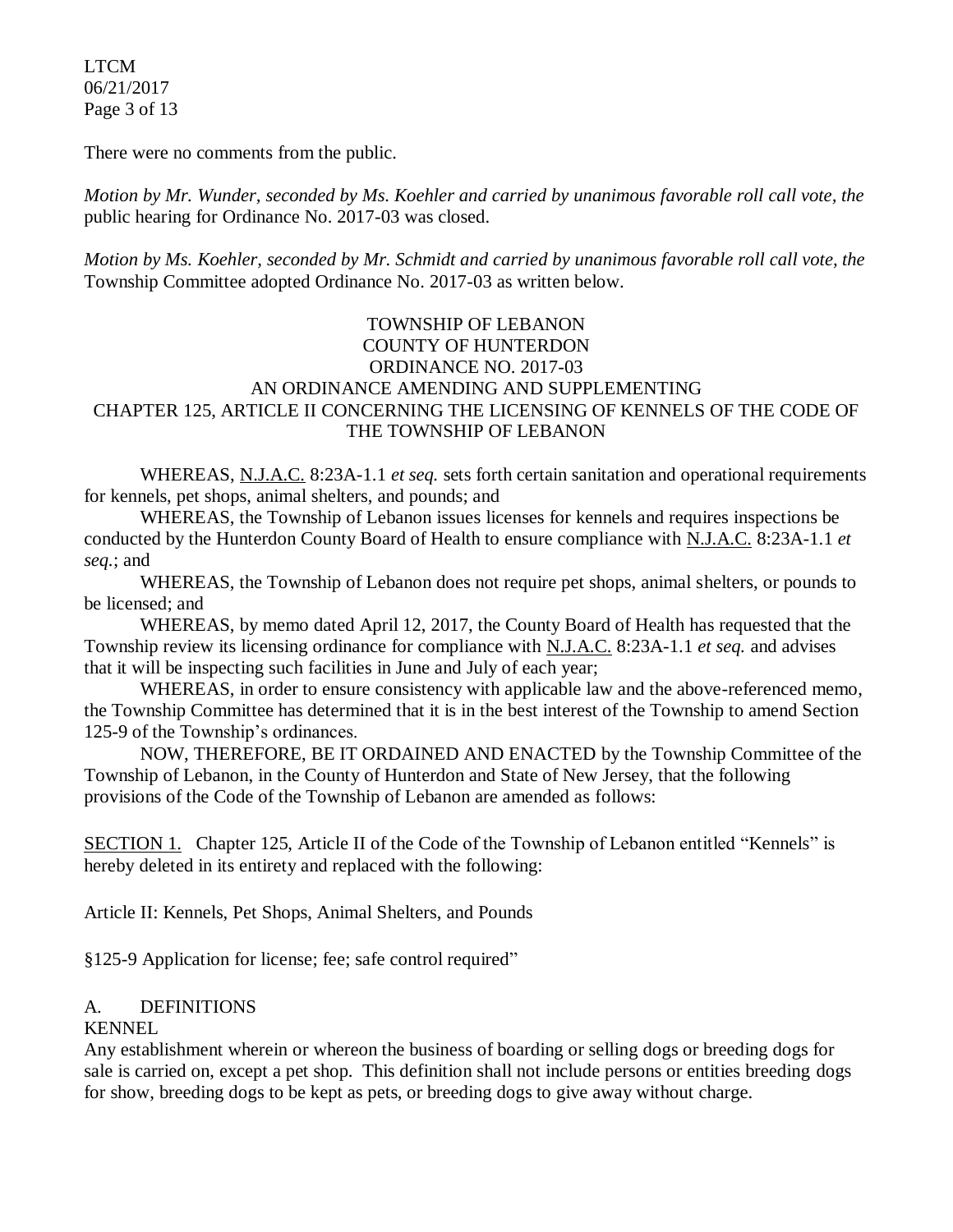LTCM 06/21/2017 Page 4 of 13

## PET SHOP

Any person engaged in the ordinary course of business in the sale of dogs for profit.

POUND

An establishment for the confinement of dogs seized either under the provisions of this article or otherwise.

# SHELTER

Any establishment where dogs are received, housed and distributed without charge.

B. Any person who keeps or operates or proposes to establish a kennel, pet shop, shelter or pound shall apply to the official of the Township of Lebanon designated to license dogs in the Township for a license entitling him/her to keep or operate such establishment.

C. The application shall describe the premises where the establishment is to be located or proposed to be located and the purpose or purposes for which it is to be maintained and shall be accompanied by the written approval of the Hunterdon County Board of Health, showing compliance with the local and state rules and regulations governing the locale and sanitation of such establishment.

D. The annual license fees for kennels and pet shops shall be as established in Chapter 205, Article II, Fee Schedule. No fee shall be charged for a shelter or pound. Said license shall expire on the 31st day of July of each year and shall be subject to revocation by the Township on recommendations of the Hunterdon County Board of Health for failing to comply with the applicable local and state rules and regulations governing the locale and sanitation of such establishment.

E. Prior to the issuance of a license under this Section or a final Certificate of Occupancy for a new kennel, pet shop, shelter, or pound, the Hunterdon County Board of Health must conduct a pre-operational inspection and issue written approval showing compliance with the local and state rules and regulations governing the locale and sanitation of such establishment.

F. No dog kept in a kennel, pet shop, shelter or pound shall be permitted off said premises except on a leash or in a crate or under safe control.

SECTION 2. All Ordinances or parts of Ordinances inconsistent herewith are repealed as to such inconsistencies.

SECTION 3. If any section, subsection, sentence, clause, phrase or portion of this Ordinance is for any reason held invalid or unconstitutional by any court of competent jurisdiction, such portion shall be deemed a separate, distinct and independent provision, and such holding shall not affect the validity of the remaining portions thereof.

SECTION 4. This Ordinance shall take effect upon final passage and publication according to law.

# **RESOLUTIONS**

# **Resolution No. 60-2017 - Award Bid for the Purchase of an Ambulance**

Mayor Laul stated that the Committee only received one bid for a new ambulance. The Committee has concerns with not doing their due diligence, for the taxpayers, if they do not have comparables. Mayor Laul stated that the Fire Department did put a lot of effort into the bid process to no avail.

Mayor Laul said that he reached out to the company that provided a bid to High Bridge in 2016 and he received a proposal that is \$30,000 less than the bid received by the Township. Mayor Laul said that he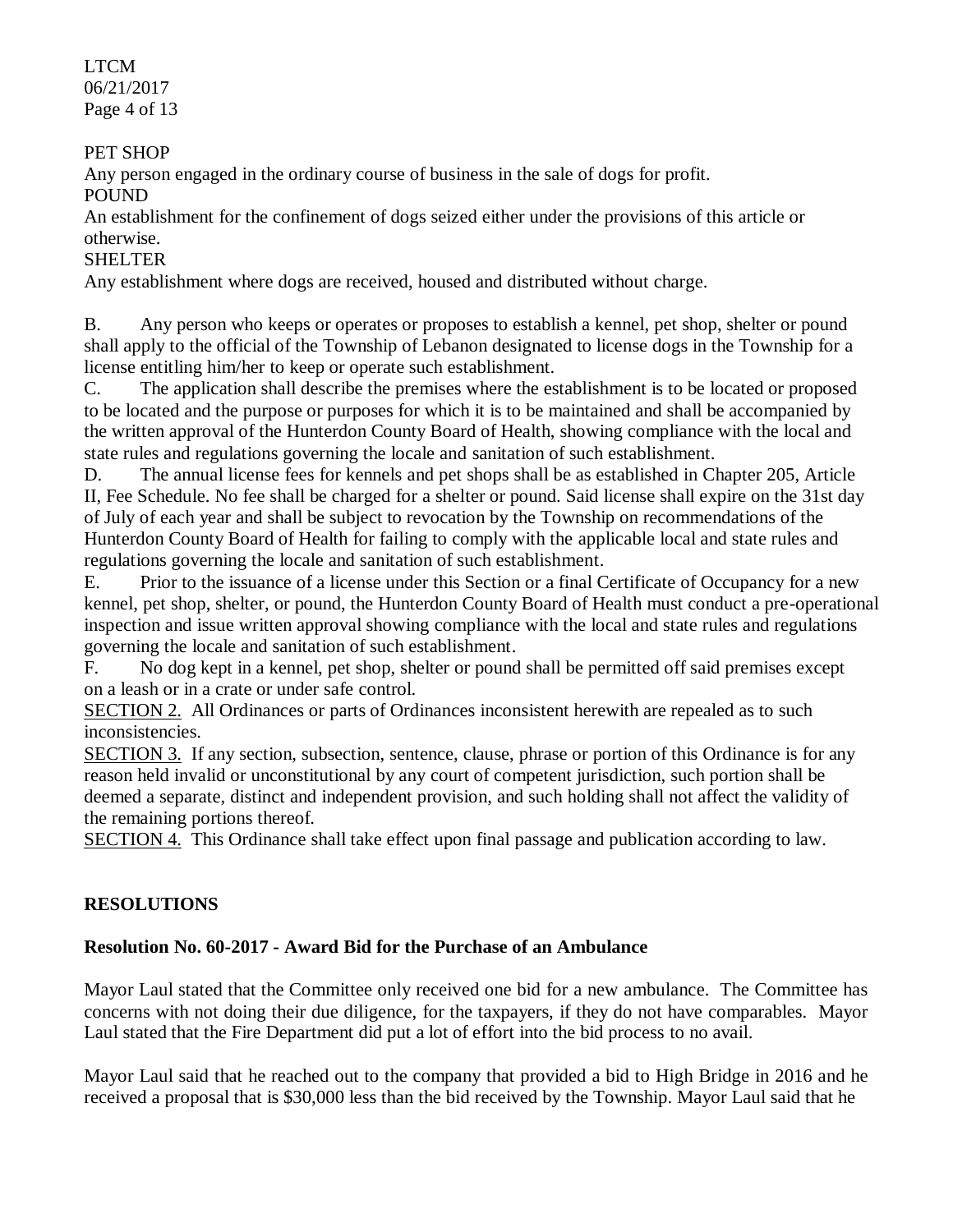LTCM 06/21/2017 Page 5 of 13

understands that the Horton products, which are in BLS Unit 19-52 and the Fire Department would like to replicate, are proprietary items and may have incited a higher bid. Mayor Laul stated that with the bid he received, the manufacture can make the cabinetry identical to BLS 19-52. Items such as switches could be different but they would be in the same location in the ambulance. Mayor Laul suggested that the Fire Department view the High Bridge ambulance. Chief Crampton stated that he did look at the ambulance today and he does not feel that they are comparable. Chief Crampton stated that they will be losing a lot of compartment space. Chief Crampton stated that although the ambulance is not a rescue vehicle they do carry rescue equipment on it. The ambulance can also be used as fire apparatus if there is no driver for an engine. Mayor Laul stated that he is not aware of the box detail but the comparison with the High Bridge unit is just an example of the quality of their product. Chief Crampton stated that High Bridge is happy with the quality of their unit. Mayor Laul stated that he will ask the manufacture to provide a sketch of the box.

Mayor Laul stated that he wanted to obtain an additional quote, based on the Fire Department's requirements, so the Committee has an equivalent to consider.

Mayor Laul said that the ambulance would be purchased through Houston-Galveston Coop so there would be no need to rebid. Chief Crampton noted that this would be if the box is in HGAC with the chassis combination. Mayor Laul stated that he will reach out to the representative to see how the boxes match up. The Committee can then feel confident that they made the appropriate decision.

Chief Crampton will review the bid proposal and let the Committee know his thoughts and concerns.

#### **Resolution No. 65-2017 - Renewal of Plenary Retail Consumption License – New Hampton Inn**

*Motion by Mr. Schmidt, seconded by Ms. Koehler and carried by favorable roll call vote, the Township* Committee approved Resolution No. 65-2017 as written below. AYES: Koehler, Laul, Schmidt, McKee ABSTAIN: Wunder

### TOWNSHIP OF LEBANON COUNTY OF HUNTERDON STATE OF NEW JERSEY RESOLUTION NO. 65-2017 RESOLUTION RENEWING PLENARY RETAIL CONSUMPTION LICENSES

WHEREAS, each of the listed Plenary Retail Consumption Licensees have submitted application forms that have been completed in all respects; and

WHEREAS, the applicants are qualified to be licensed according to all statutory, regulatory and local government ABC Laws and regulations; and

WHEREAS, each have paid a filing fee of \$200.00 to the State of New Jersey and a Township License Fee of \$2,500.00

NOW, THEREFORE BE IT RESOLVED, by the Township Committee of the Township of Lebanon, in the County of Hunterdon, State of New Jersey, that the listed Licenses be granted a renewal for the 2017-2018 year: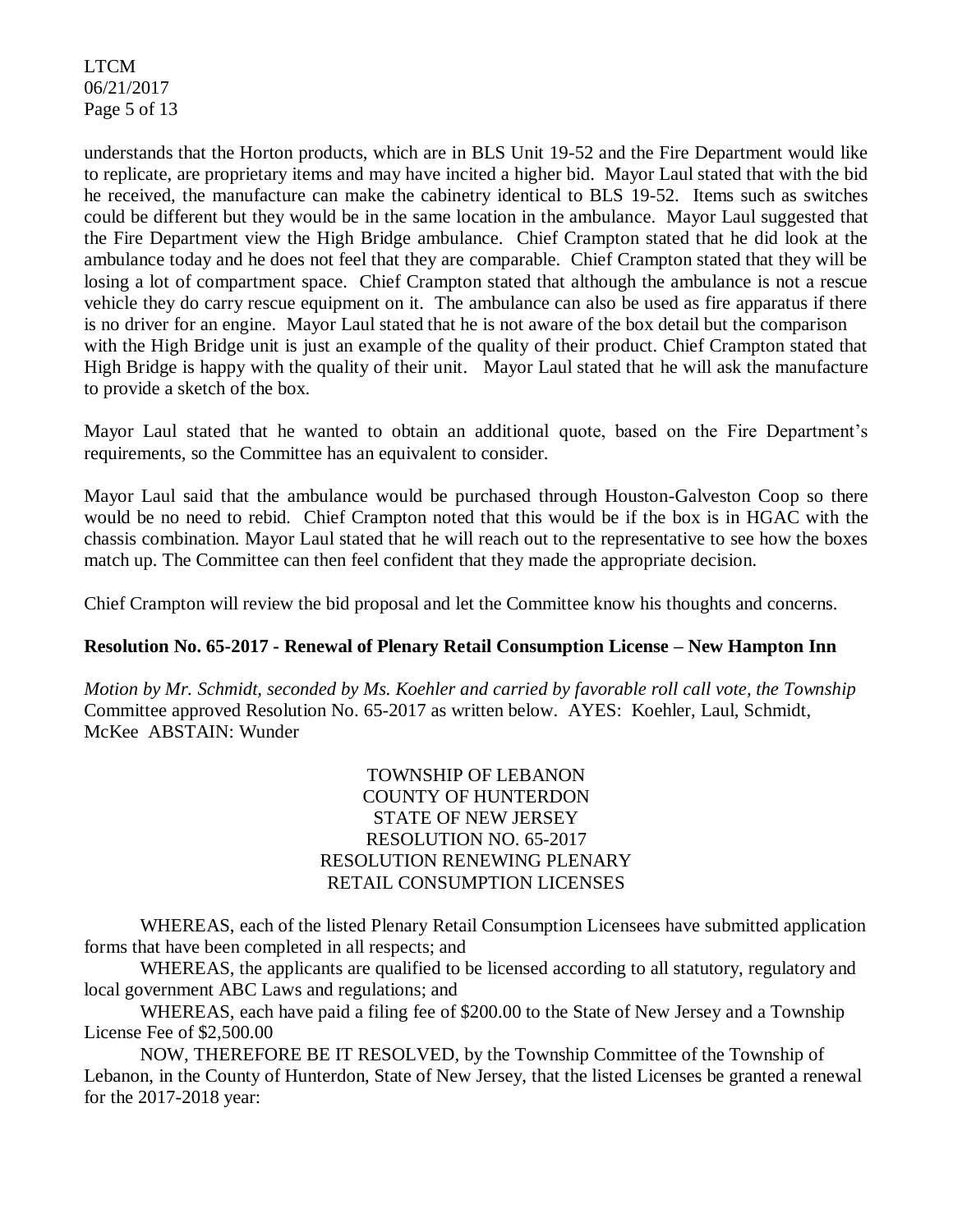LTCM 06/21/2017 Page 6 of 13

#### 1019-33-005-002 THE NEW HAMPTON INN, INC. t/a New Hampton Inn 23 Musconetcong River Road

#### **Resolution No. 66-2017 - Renewal of Plenary Retail Consumption License – The Rock Corp**

*Motion by Ms. Koehler, seconded by Mr. Schmidt and carried by unanimous favorable roll call vote, the* Township Committee approved Resolution No. 66-2017 as written below.

### TOWNSHIP OF LEBANON COUNTY OF HUNTERDON STATE OF NEW JERSEY RESOLUTION NO. 66-2017 RESOLUTION RENEWING A PLENARY RETAIL DISTRIBUTION LICENSE

WHEREAS, the listed Plenary Retail Distribution Licensee has submitted an application to the State of New Jersey Division of ABC; and

WHEREAS, the applicant is qualified to be licensed according to all statutory, regulatory and local government ABC Laws and regulations; and

WHEREAS, the applicant has paid a filing fee of \$200.00 to the State of New Jersey and a Township License Fee of \$2,500.00.

NOW, THEREFORE BE IT RESOLVED, by the Township Committee of the Township of Lebanon, in the County of Hunterdon, State of New Jersey, that the listed License be granted a renewal for the 2017-2018 year:

1019-44-008-002 The Rock Corp. of Tewksbury t/a Bourbon Street Wine and Liquor 425 Route 513, Califon, NJ

#### **Resolution No. 67-2017 - A & B Stainless – Request for Fireworks Permit**

*Motion by Mr. Schmidt, seconded by Mr. McKee and carried by unanimous favorable roll call vote, the* Township Committee approved Resolution No. 67-2017 as written below.

### TOWNSHIP OF LEBANON COUNTY OF HUNTERDON STATE OF NEW JERSEY RESOLUTION NO. 67-2017 RESOLUTION GRANTING FIREWORKS PERMIT TO A&B STAINLESS VALVE AND FITTING COMPANY

WHEREAS, A&B Stainless Valve and Fitting Company has applied for a permit for public display of fireworks to be held on July 8, 2017 at 9:00 p.m.; and

WHEREAS, the Lebanon Township Fire Code Official has reviewed the application,

investigated the area where the display will take place and recommends that the permit be granted; and WHEREAS, the necessary bond and surety has been posted.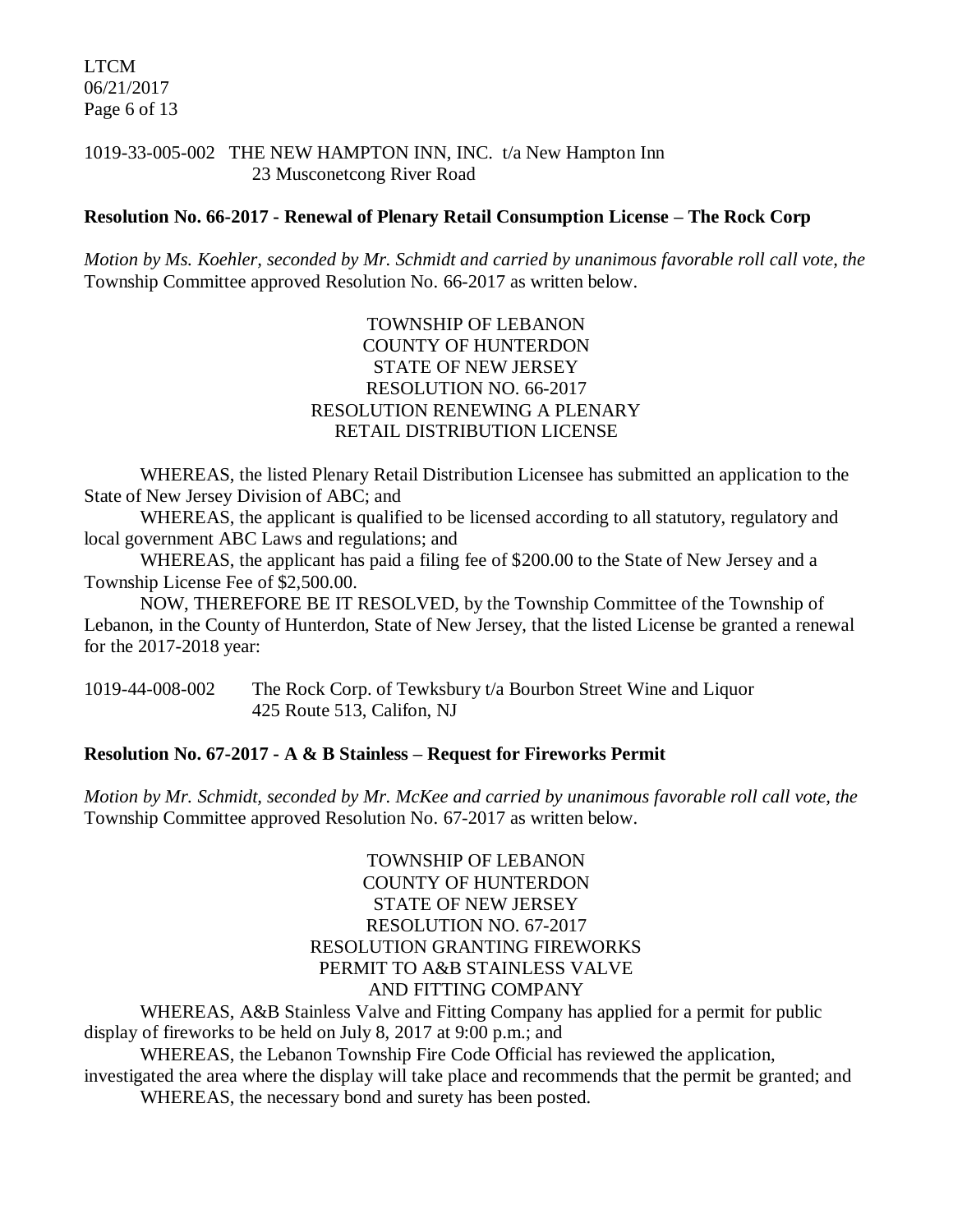LTCM 06/21/2017 Page 7 of 13

NOW, THEREFORE BE IT RESOLVED, by the Township Committee of the Township of Lebanon, in the County of Hunterdon and State of New Jersey that a fireworks permit be granted to A&B Stainless Valve and Fitting Company for the activity described in its application.

BE IT FURTHER RESOLVED that the Township Fire Official file copies of this Resolution and any other pertinent document with the appropriate New Jersey agency.

### **Resolution No. 68-2017 – Appointing a Fire Official**

Mayor Laul thanked Sue Schlesinger the six months of service that she provided to the Township in serving as Temporary Acting Fire Official. Ms. Schlesinger assisted while the Committee worked through the interviewing process and determining the needs for the community.

*Motion by Mr. Schmidt, seconded by Mr. McKee and carried by unanimous favorable roll call vote, the* Township Committee approved Resolution No. 68-2017 as written below.

### TOWNSHIP OF LEBANON HUNTERDON COUNTY, NEW JERSEY RESOLUTION NO. 68-2017 RESOLUTION APPOINTING A FIRE OFFICIAL

WHEREAS, Lebanon Township is in need of a Fire Official; and

WHEREAS, it has been determined by the Township Committee that Gary Apgar is qualified to hold the position of Fire Official.

NOW THEREFORE BE IT RESOLVED by the Township Committee of the Township of Lebanon, County of Hunterdon, State of New Jersey, that Gary Apgar be appointed as Fire Official at the hourly rate of \$25.19.

BE IT FURTHER RESOLVED that a certified copy of this resolution be provided to the Chief Financial Officer, Clerk/Administrator, Payroll Clerk, and the New Jersey Department of Community Affairs.

#### **Resolution No. 69-2017 - TWA Application – Block 38 Lot 28**

Dan Parker of Parker Engineering present.

Mr. Parker stated that they are looking to do a repair to the current septic pipes. The current laterals, that run under the building, will be abandoned and new laterals will come out of the back of the building and around to the septic tank. Since the flow exceeds 2000 gallons a day, the Hunterdon County Health Department does not have jurisdiction over the project, the State DEP does. The TWA application must have a signature of consent from the Township and will then be filed with the State.

*Motion by Ms. Koehler, seconded by Mr. Schmidt and carried by favorable roll call vote, the Township* Committee approved Resolution No. 69 -2017 as written below. AYES: Koehler, Laul, Schmidt, McKee ABSTAIN: Wunder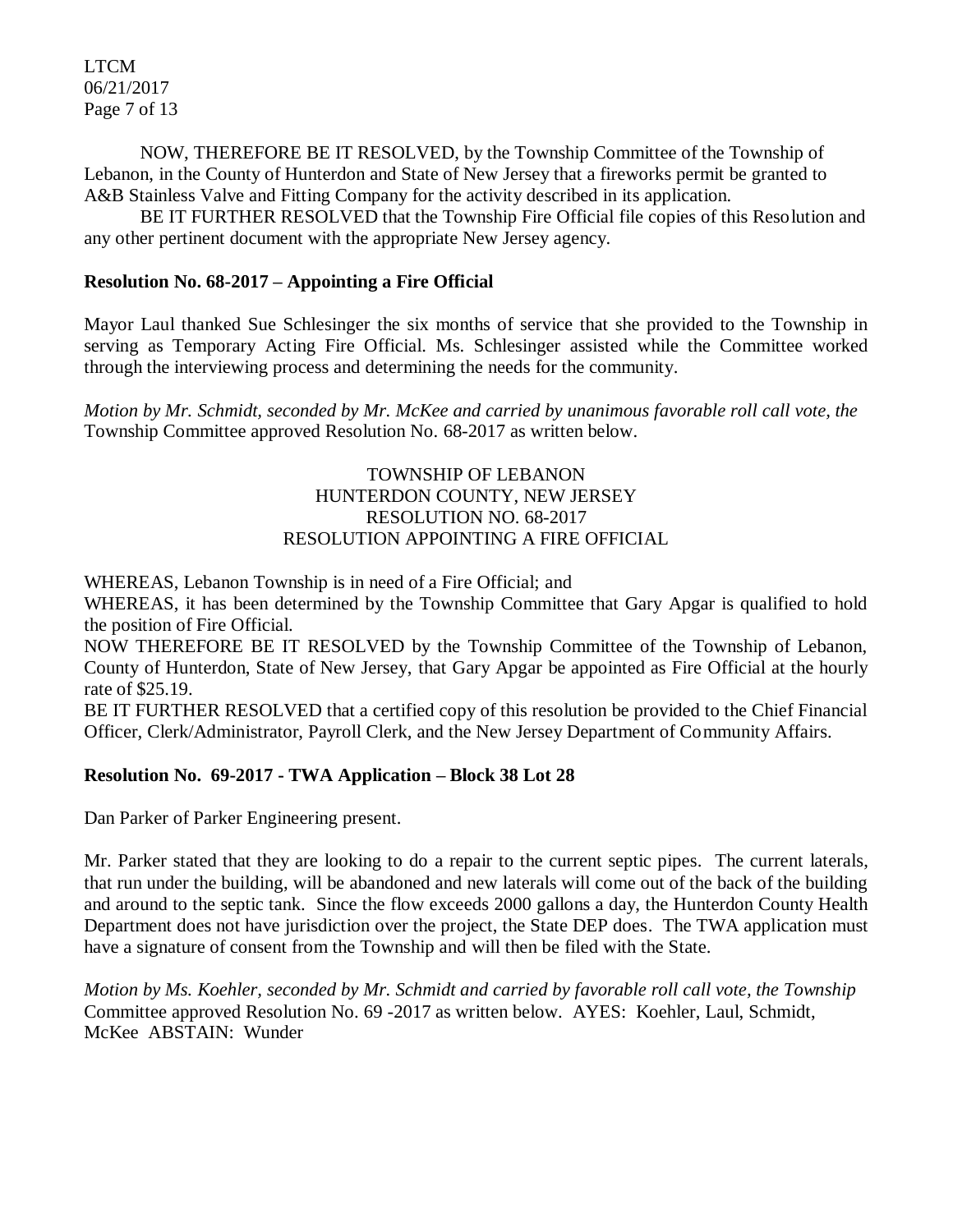#### **TOWNSHIP OF LEBANON COUNTY OF HUNTERDON STATE OF NEW JERSEY RESOLUTION NO. 69-2017 RESOLUTION IN SUPPORT OF TWA APPLICATION**

WHEREAS, Route 513 at Sliker, LLC, owns a property in Lebanon Township known as Block 28, Lot 38;

WHEREAS, certain issues exist with respect to septic conditions on the property; and

WHEREAS, the Property Owner has requested that the Township express its support by authorizing a Statement of Consent that authorizes certain improvements to the septic system in order to cure the concerns on the property, and

WHEREAS, the Township supports efforts of the Property Owner to improve the septic system.

NOW THEREFORE, BE IT RESOLVED that the Mayor and Committee of the Township of Lebanon, County of Hunterdon, hereby authorizes the Mayor and Clerk to execute the Statement of Consent for a Treatment Works Approval Application submitted by Route 513 at Sliker, LLC, to the Department of Environmental Protection.

### **Resolution No. 70-2017 – Appointing a Tax Assessor**

Held for executive session.

#### **Resolution No. 71-2017 – Overpayment of Taxes**

*Motion by Mr. Schmidt, seconded by Mayor Laul and carried by favorable roll call vote, the Township* Committee approved Resolution No. 71-2017 as written below. AYES: Koehler, Laul, Schmidt ABSTAIN: Wunder, McKee

### TOWNSHIP OF LEBANON COUNTY OF HUNTERDON STATE OF NEW JERSEY RESOLUTION NO. 71-2017 RETURN OVERPAYMENT 2017 TAXES

WHEREAS there exists an overpayment of \$1,619.97 for second quarter 2017 taxes due to a duplicate payment for Block 26, Lot 13, 403 North Road, assessed to Dale P & Tammy L Grover and, WHEREAS this amount has been requested for refund by Green Tree c/o Corelogic Real Estate

Tax Service,

THEREFORE BE IT RESOLVED that the Treasurer be authorized to prepare and the Mayor, Treasurer and Clerk be authorized to sign this refund check in the amount of \$1,619.97 to:

> Corelogic Real Estate Tax Service Attn: Refund Department 3001 Hackberry Road Irving TX 75063-0156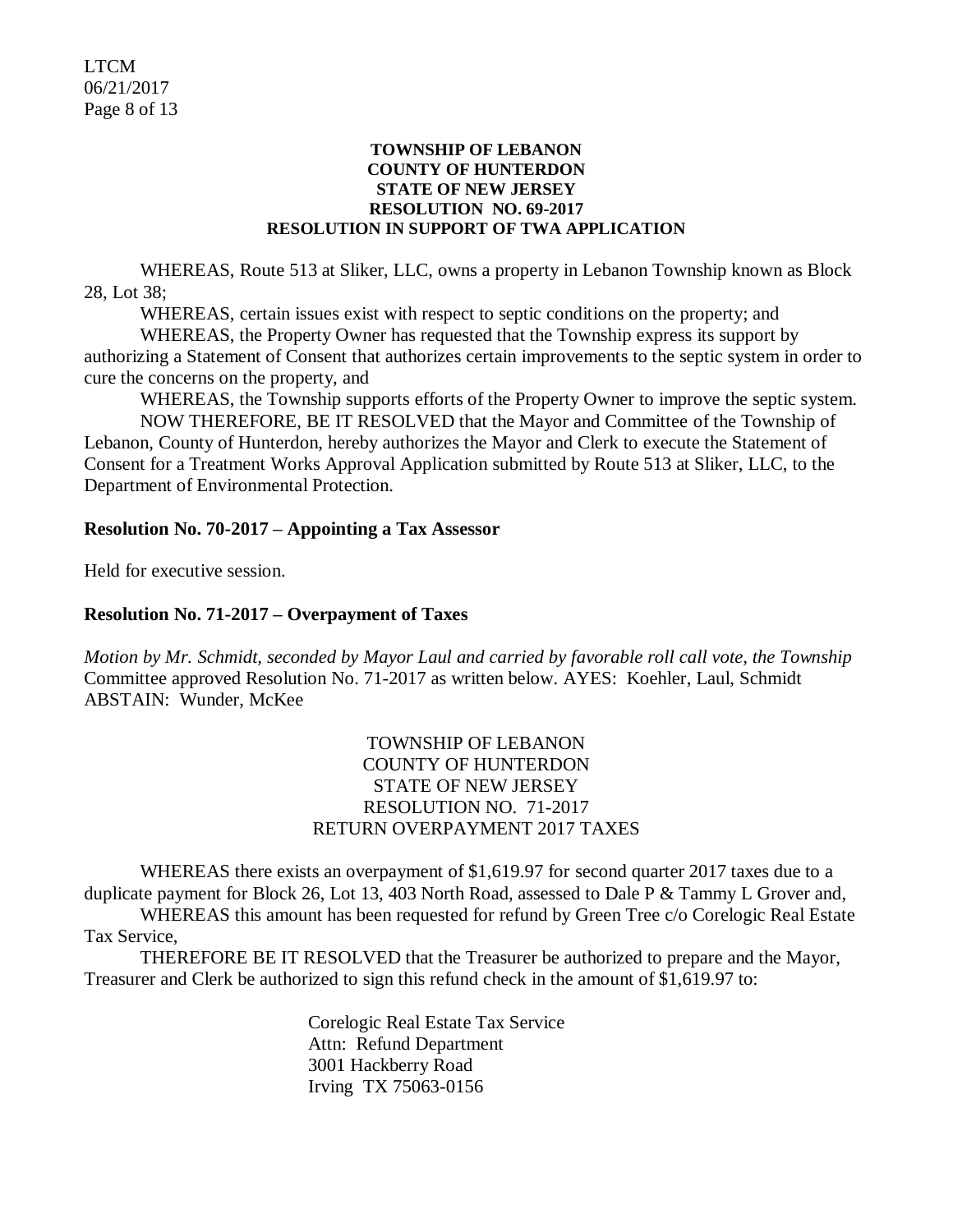LTCM 06/21/2017 Page 9 of 13

### **OLD BUSINESS**

### **DPW Manager Memo – Temporary Employee Extension**

The DPW Manager sent a letter to the Township Committee to request an extension of the temporary appointment for James Kilhullen, until September 6, 2017. Mr. Gabriel noted that James needs to obtain his air brake endorsement in order to be appointed to the full time permanent position. He is scheduled to take the test on August 29, 2017.

*Motion by Mr. Wunder, seconded by Ms. Koehler and carried by unanimous favorable roll call vote, the* Township Committee approved the DPW Manager's request to extend the temporary appointment of James Kilhullen until September 6, 2017, as outline in his June 15, 2017 correspondence.

#### **DPW Manager Memo – Summer Help**

Mr. Gabriel sent a letter to the Township Committee to inform them that he only received one application in response to the newspaper ad seeking summer help; however, the applicant was not fully qualified for the position. Mr. Gabriel informed the Committee that due to the late date he has decided to hold off on summer help this year. He feels that the department will be able to complete the work this year and will be sure to provide the Committee with his request earlier next year.

#### **Roadway Concerns**

Mayor Laul stated that he emailed Mr. Gabriel because he has noticed that there are drop offs along the edge of some of the roadways due to repaving . The edges of the roadway seem to be breaking off in locations also. Mr. Gabriel informed the Mayor that he has concerns with filling in the low lying areas because he has had issues with property owners and the DEP in the past. Mayor Laul stated that he feels that the drop offs can be dangerous and he would like to see them filled in.

#### **Museum Lavatory Addition**

Mr. Schmidt stated that he spoke to the CFO and he will be adding the \$65000 to the Capital Ordinance, for the Museum addition, just in case the Committee decides to go out for bid again. The Committee can then decide if they want to leave the \$65000 in the ordinance or remove it.

Mr. Schmidt noted that the realistic price for the proposed lavatory addition would be approximately \$140,000, including the septic system

Ms. Laurie Hoffman asked if volunteers can do some of the work. Attorney Cushing said that there are limitations in public construction contracts with respect to separating work out of the bid.

Ms. Hoffman stated that the Museum averages approximately 100 visitors per month, with the same individuals, possibly, visiting monthly. The museum is open 3 days a week; a total of 20 hours per week. Ms. Hoffman said that there seems to be more interest in the Museum since the scavenger hunt.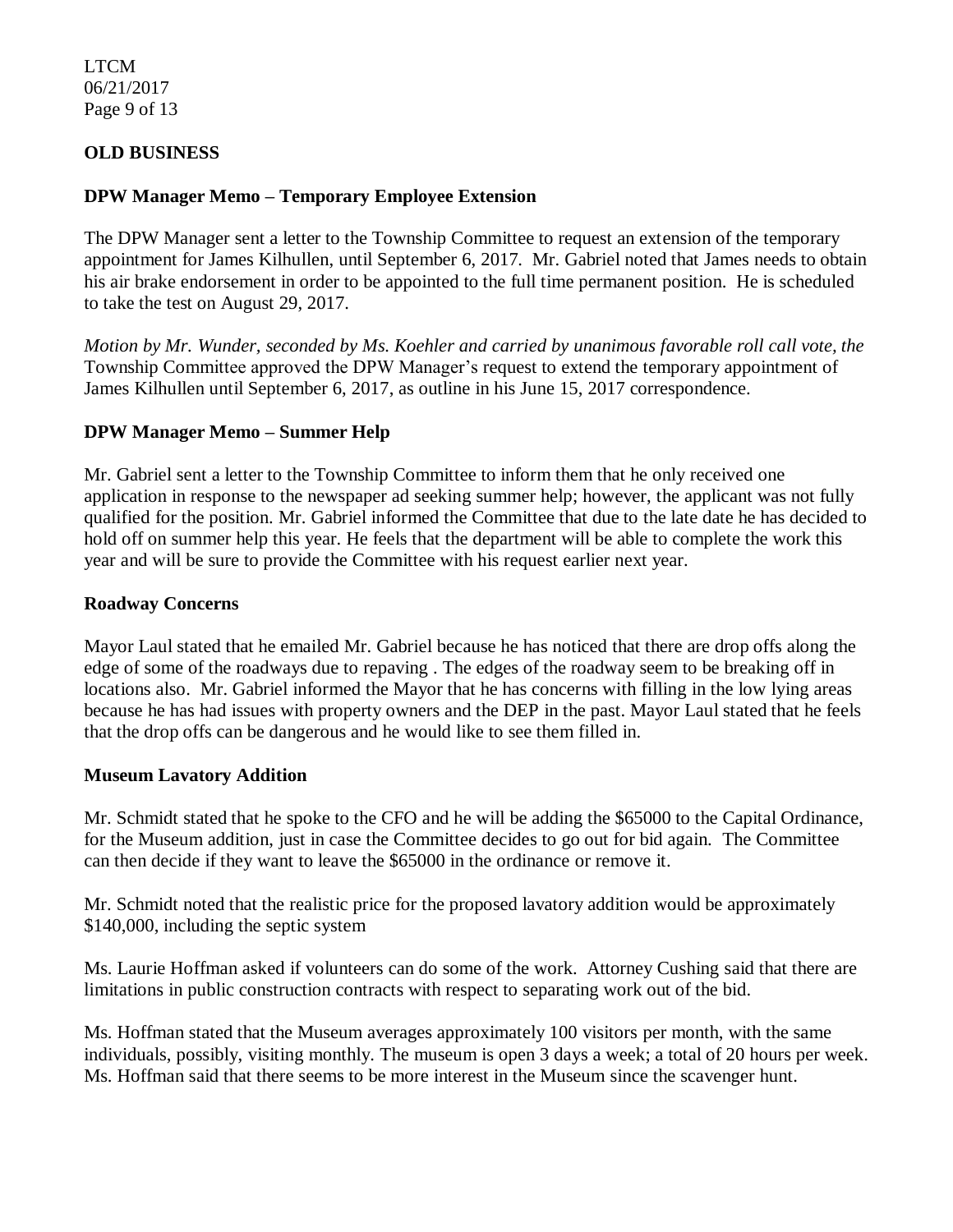LTCM 06/21/2017 Page 10 of 13

Ms. Koehler asked that with the hope for increase interest in the Museum, have the Historians ever considered increasing the parking? The parking could be located where the septic would be and an upscale port-a-john could be placed there, instead of the lavatory addition. Ms. Hoffman stated that in the past there were engineered plans for increased parking but there would no longer be parking in the front and side of building so only a few spots were gained.

Mr. Schmidt said that the addition is not only for a restroom as it will also provide indoor plumbing and storage. Ms. Koehler said that if there is a need to withhold money on the Township's infrastructure spending in order to construct the addition, there is no choice for her in that situation.

Mr. Schmidt stated that at this time the Committee is not in the position to make a choice but it needs to be determined if it is a priority and if it is a good investment to move forward with the addition. Mr. Schmidt noted that there is capital reserve for the financing. Ms. Koehler stated that she is concerned with how the schools State Aid will be affecting the Township in the near future. Mr. Schmidt said that as time progresses there will be less interest in using the building without plumbing. Mr. Schmidt said that the Committee needs to consider that, if the addition is built; it will enhance the use of the building. There can be more art exhibits and community affairs. If the Committee decides not to build the addition they need to consider why they should maintain the building with less usefulness.

Mr. Victor Hoffman wants to sustain a building as it will hold the history for the Township.

Ms. Koehler suggested holding a fundraiser to raise money to help with the cost for the addition. The question would have to be raised to the Township Auditor.

Discussion was held on rebidding the project with a longer submission time.

## **NEW BUSINESS**

## **Historian's Memo – Request for Appointment**

*Motion by Ms. Koehler, seconded by Mr. Schmidt and carried by unanimous favorable roll call vote, the* Township Committee appointed Maria Naccarato to the Historians.

## **Recycling Coordinator Memo – Free Town Wide Paper Shredding Event**

*Motion by Mr. Wunder, seconded by Ms. Koehler and carried by unanimous favorable roll call vote, the* Township Committee approved the Town Wide Paper Shredding event to be held on October 7, 2017, from 9:00 a.m.  $-12:00$  p.m., at the Municipal Building.

## **CWA Request to Close Municipal Office and DPW – July 3, 2017**

*Motion by Mr. Wunder, seconded by Ms. Koehler and carried by unanimous favorable roll call vote, the* Township Committee approved the CWA's request to close the Municipal Office and the DPW on July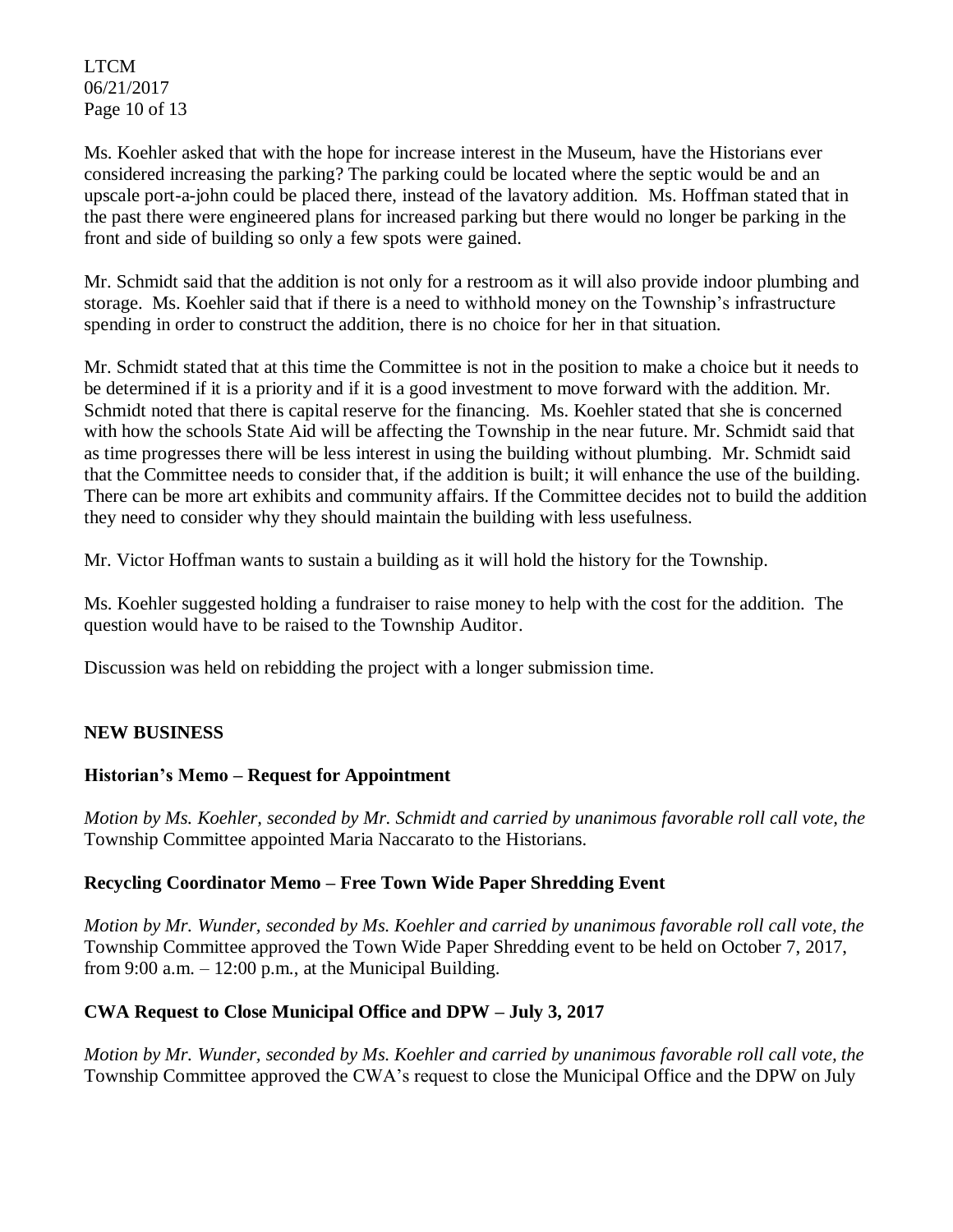LTCM 06/21/2017 Page 11 of 13

3, 2017 provided that there is unanimous agreement among the employees and that the employees use their own time.

## **PRESENTATION OF VOUCHERS**

Committee Members provided a description of vouchers exceeding \$1000.00.

*Motion by Mr. Wunder, seconded by Mr. Schmidt and carried by favorable roll call vote, the Township* Committee approved the June 7, 2017 bill list, in amount of \$ 2,669,931.86. AYES: Wunder, Laul, Schmidt, McKee ABSTAIN: Koehler

#### **CORRESPONDENCE**

a. Recreation Commission's May 4, 2017 Meeting Minutes

### **PUBLIC COMMENTS**

*Motion by Ms. Koehler, seconded by Mr. Wunder and carried by unanimous favorable roll call vote, the* Township Committee opened the public comment portion of the meeting at 8:21 p.m.

Ms. Hoffman said that she is confused because she thought that, at the last meeting, the Committee entered into an agreement with Readington Township for Tax Assessor services.

*Motion by Mr. Schmidt, seconded by Ms. Koehler and carried by unanimous favorable roll call vote, the* Township Committee closed the public comment portion of the meeting at 8:22 p.m.

#### **EXECUTIVE SESSION**

Action will most likely be taken when the meeting reconvenes**.** 

#### **Resolution No. 72-2017 –Executive Session**

*Motion by Mr. Wunder, seconded by Mr. Schmidt and carried by unanimous favorable roll call vote, the* Township Committee approved Resolution No. 72-2017 and convened in executive session at 8:55 p.m.

Action may or may not be taken when the Public Meeting is reconvened.

TOWNSHIP OF LEBANON COUNTY OF HUNTERDON STATE OF NEW JERSEY RESOLUTION NO. 72-2017 RESOLUTION AUTHORIZING EXECUTIVE SESSION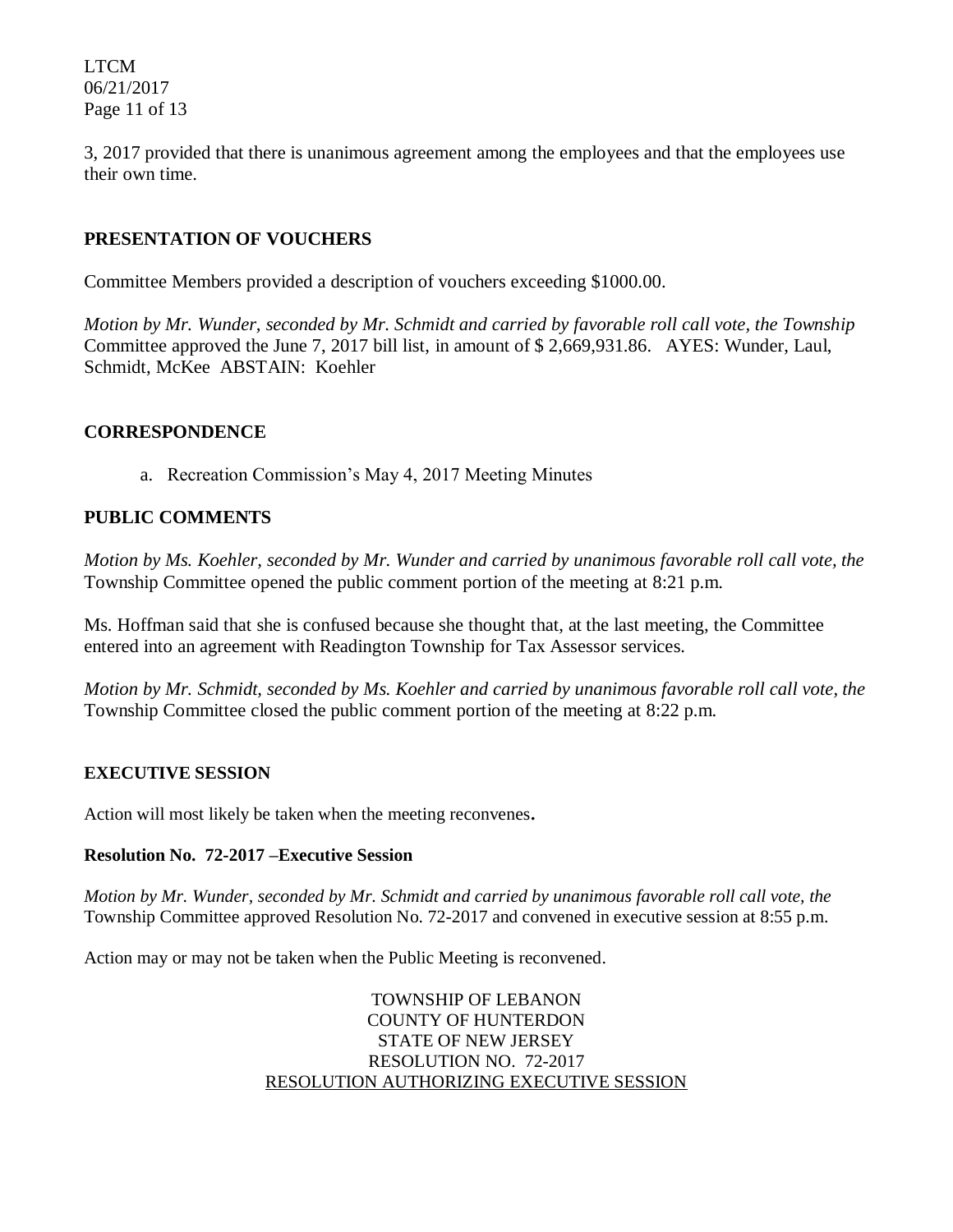#### LTCM 06/21/2017 Page 12 of 13

WHEREAS, the Open Public Meetings Act; *N.J.S.A.* 10:4-6 *et seq*., declares it to be the public policy of the State to insure the right of citizens to have adequate advance notice of and the right to attend meetings of public bodies at which business affecting the public is discussed or acted upon; and

WHEREAS, the Open Public Meetings Act also recognizes exceptions to the right of the public to attend portions of such meetings; and

 WHEREAS, the Mayor and Committee find it necessary to conduct an executive session closed to the public as permitted by the *N.J.S.A*. 40:4-12; and

 WHEREAS, the Mayor and Committee will reconvene in public session at the conclusion of the executive session;

 NOW, THEREFORE, BE IT RESOLVED by the Mayor and Committee of the Township of Lebanon, County of Hunterdon, State of New Jersey that they will conduct an executive session to discuss the following topic(s) as permitted by *N.J.S.A*. 40:4-12:

\_\_\_\_\_\_A matter which Federal Law, State Statute or Rule of Court requires be kept confidential or excluded from discussion in public (Provision relied upon:

\_\_\_\_\_\_A matter where the release of information would impair a right to receive funds from the federal government;

\_\_\_\_\_\_A matter whose disclosure would constitute an unwarranted invasion of individual privacy;

A collective bargaining agreement, or the terms and conditions thereof (Specify contract:

 A matter involving the purpose, lease or acquisition of real property with public funds, the setting of bank rates or investment of public funds where it could adversely affect the public interest if discussion of such matters were disclosed; Real Estate Acquisitions

Tactics and techniques utilized in protecting the safety and property of the public provided that their disclosure could impair such protection;

Investigations of violations or possible violations of the law;

\_\_\_\_\_\_\_\_\_\_\_\_\_\_\_\_\_\_\_\_\_\_\_\_\_\_\_\_\_\_\_\_\_\_\_\_\_\_\_\_\_\_\_\_\_\_\_\_\_\_\_\_\_);

\_\_\_\_\_\_\_\_\_\_\_\_\_\_\_\_\_\_\_\_\_\_\_\_\_\_\_\_\_\_\_\_\_\_\_\_\_\_\_\_\_\_\_);

 X Pending or anticipated litigation or contract negotiation in which the public body is or may become a party; (The general nature of the litigation or contract negotiations is**: Mid American Salt/Morris County Coop**

 $X$  Contracts Negotiations. The public disclosure of such information at this time would have a potentially negative impact on the municipality's position in the litigation or negotiation; therefore this information will be withheld until such time as the matter is concluded or the potential for negative impact no longer exists.

 Matters falling within the attorney-client privilege, to the extent confidentiality is required in order for the attorney to exercise his or her ethical duties as a lawyer; (The general nature of the matter is:

| the public disclosure of such<br>OR                                                                            |  |
|----------------------------------------------------------------------------------------------------------------|--|
| information at this time would have a potentially negative impact on the municipality's position               |  |
| with respect to the matter being discussed; therefore this information will be withheld until such time as the |  |
| matter is concluded or the potential for negative impact no longer exists.);                                   |  |

 $X$  Matters involving the employment, appointment, termination of employment, terms and conditions of employment, evaluation of the performance, promotion or disciplining of any specific prospective or current public officer or employee of the public body, where all individual employees or appointees whose rights could be adversely affected have not requested in writing that the matter(s) be discussed at a public meeting; (The employee(s) and/or general nature of discussion is: **Tax Assessor Position**